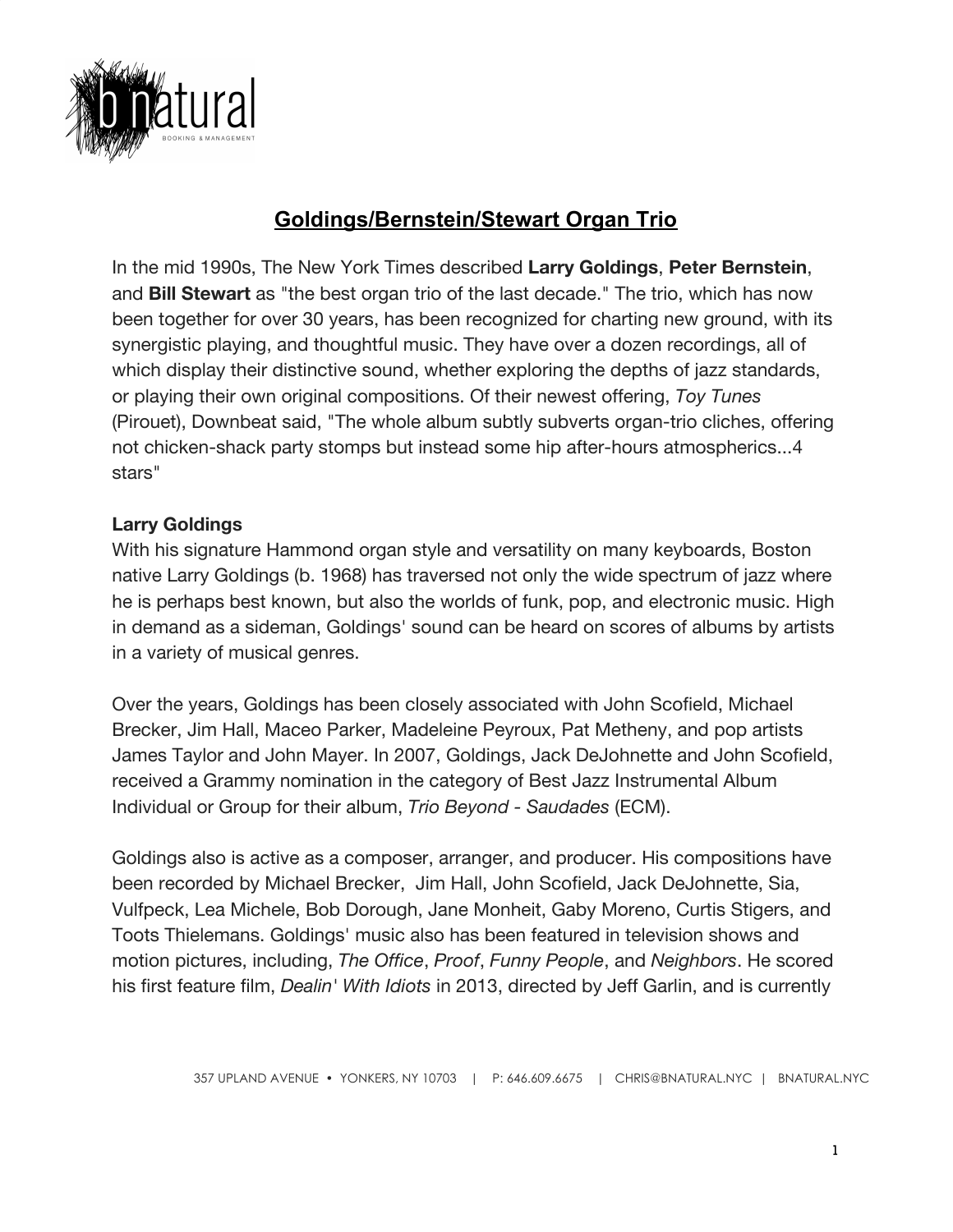the composer for the upcoming Netflix mini-series, *Madam CJ Walker,* starring Octavia Spencer.

#### **Peter Bernstein**

Guitarist Peter Bernstein (b. 1967) has been an integral part of the world jazz scene since 1989. He has been sought out by musicians from all generations - touring with legendary players such as Jimmy Cobb, Lou Donaldson, Bobby Hutcherson, Lee Konitz, Sonny Rollins, and Dr. Lonnie Smith and jazz stars of today such as Eric Alexander, Brad Mehldau, Diana Krall, Nicholas Payton, and Joshua Redman. His recognizable guitar voice graces over a hundred recordings.

As a leader, Bernstein has recorded six highly regarded albums, displaying not only his masterful interpretations of standards, but also his inventive and lyrical compositions. His latest project, *Monk* (Criss Cross), shows Bernstein's deep understanding of the complexities of Thelonious Monk's music, while never becoming overshadowed by Monk's powerful personality. Bernstein also has taught at the Juilliard School, Berklee College of Music, North Texas State University, the New School Jazz Program, and the Jazz Conservatory in Amsterdam.

Guitar legend Jim Hall said that Bernstein "is the most impressive young guitarist I've heard...He plays the best of them all for swing, logic, feel and taste, and has paid attention to the past as well as the future."

### **Bill Stewart**

Originally from Des Moines, Iowa, drummer Bill Stewart (b. 1967) made his name as the rhythmic force behind guitarist John Scofield since 1990 and still collaborating with him regularly since 1990. He is now one of the most sought after jazz drummers in the world.

Stewart's playing is distinguished by its melodic focus, and its polyrhythmic, or layered, character. Although his drumming bears the influence of various melodic and hard swinging drummers who preceded him, including Max Roach, Roy Haynes, and Jack DeJohnette, Stewart's voice is clearly his own, and has influenced a younger generation of drummers.

Stewart has toured extensively with Pat Metheny, Lee Konitz, Michael Brecker, Kevin Hays, Joshua Redman, and Maceo Parker. His long standing association with John Scofield has led to some of the highest quality records and live concerts in modern jazz.